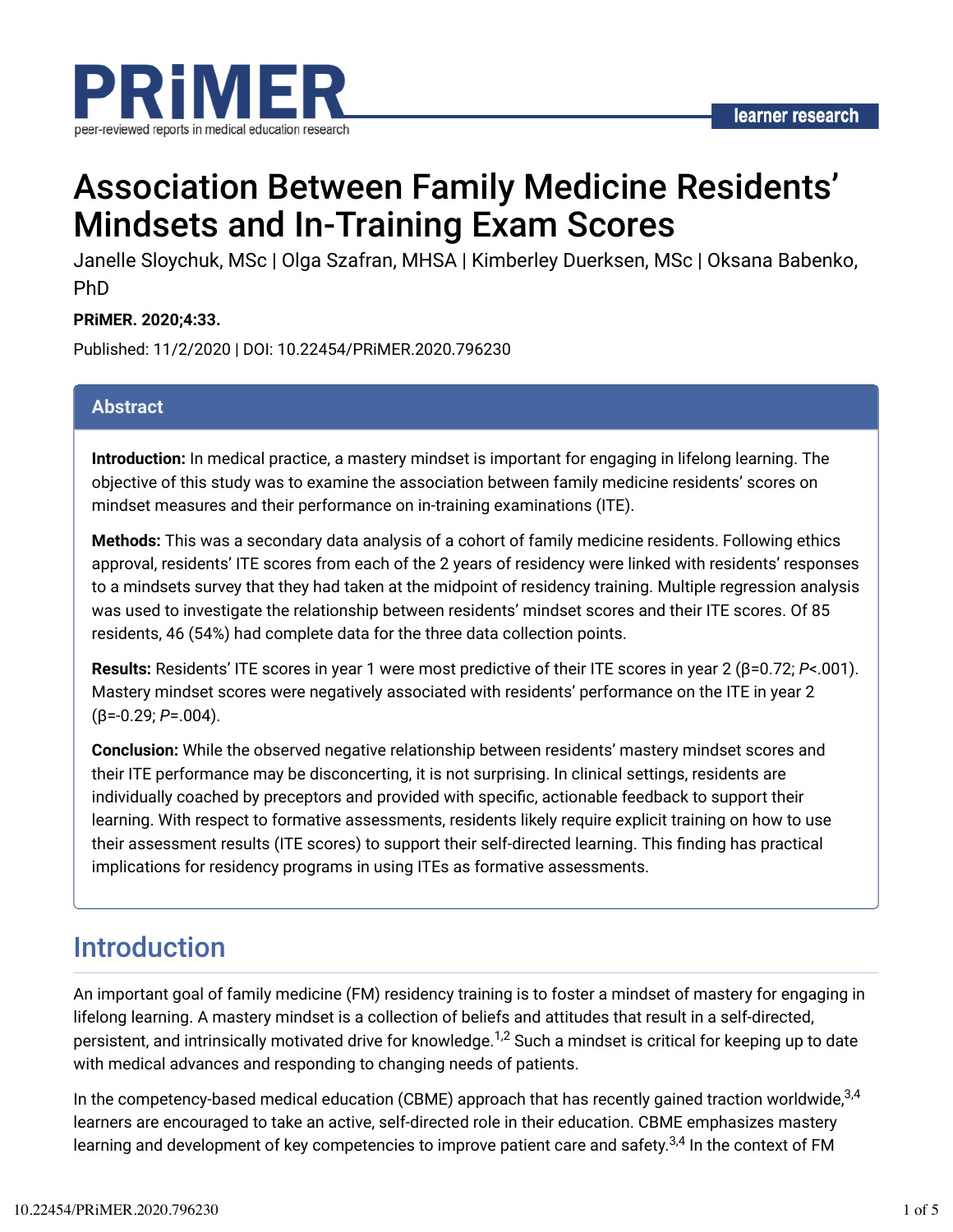residency training, residents receive ongoing, specific feedback on their progress toward competence through direct observation and individual coaching by clinical preceptors,<sup>5</sup> thus supporting the development of a mastery mindset.

Despite the global implementation of CBME, research is needed to assess impact of competency-based learning on graduating residents.<sup>6</sup> Empirical evidence, although scarce, indicates that CBME has a potential for identifying and remediating failing learners and shortening residency training.<sup>6-8</sup> Residents trained in an FM competency-based curriculum appear to be mastery-oriented. $^9$  They also have lesser motivation to demonstrate competence to others for purposes of impression management (performance approach mindset) or being concerned with ego-protection (performance avoidance mindset).<sup>9</sup> In light of this evidence and considering the mastery approach of CBME, the question arises as to whether there is an association between residents' mindsets and their performance during residency.

Thus, the objective of this study was to investigate the relationship between FM residents' mindsets and their performance on the American Board of Family Medicine In-training Examination (ITE).<sup>10</sup> The ITE is a timed, computer-based assessment (240 multiple-choice questions) with good predictive validity.<sup>11</sup> The ITE assesses residents' knowledge and skills needed to be a family physician and reports on areas requiring improvement. At the time of the study, our 2-year competency-based residency program used the ITE as a formative assessment of strengths and gaps in residents' knowledge and clinical reasoning to help them prepare for certification examinations.<sup>12</sup> Although no or small positive associations between mastery mindset scores and scores on summative assessments have been reported in studies with university and high-school student populations,<sup>13</sup> we expected a positive relationship between residents' mastery mindset scores and their scores on the ITE, given its use as a formative assessment in our residency program.

### Methods

This was a secondary data analysis of an FM resident cohort (N=85) at the University of Alberta, Canada. Figure 1 illustrates the study design. We collected data as part of two independent studies.<sup>9,12</sup> The ITE data came from the resident cohort in year 1, and then in year 2 as part of one study. $^{12}$  The mindsets data came from the same cohort of residents at the midpoint of residency training (before starting year 2) as part of another study. $^9$  In that study, the Baranik and colleagues' instrument $^{14}$  was used to measure three types of mindsets in the resident cohort. Sample mindset items were: "I am willing to take on challenging work assignments that I can learn from" (mastery mindset; 4 items; α=0.72); "I prefer to work on tasks where I can prove my competence to others" (performance approach mindset; 4 items; α=0.82); and "I prefer to avoid situations at work where I might perform poorly" (performance avoidance mindset; 4 items; α=0.83). $^9$  Higher average mindset scores were indicative of endorsing a respective mindset to a greater extent.

Following institutional ethics approval, we linked residents' ITE scores in both years with their mindsets scores. Of 85 residents, 46 (54%) had complete data for the three data collection points, of whom 25 (54%) were females. Using SPSS 26.0, we performed descriptive and multivariate regression analyses. In the regression analysis, we entered residents' ITE scores in year 1 and the three mindsets scores as independent (predictor) variables and residents' ITE scores in year 2 as the dependent (outcome) variable.

### **Results**

Descriptive statistics and regression analysis results are shown in Table 1. Of the four independent variables, the largest predictor of residents' ITE performance in year 2 was their ITE performance in year 1. Mastery mindset had a signibcant negative effect on ITE performance in year 2. Performance mindsets had no significant effects on residents' ITE performance in year 2. Together the four independent variables explained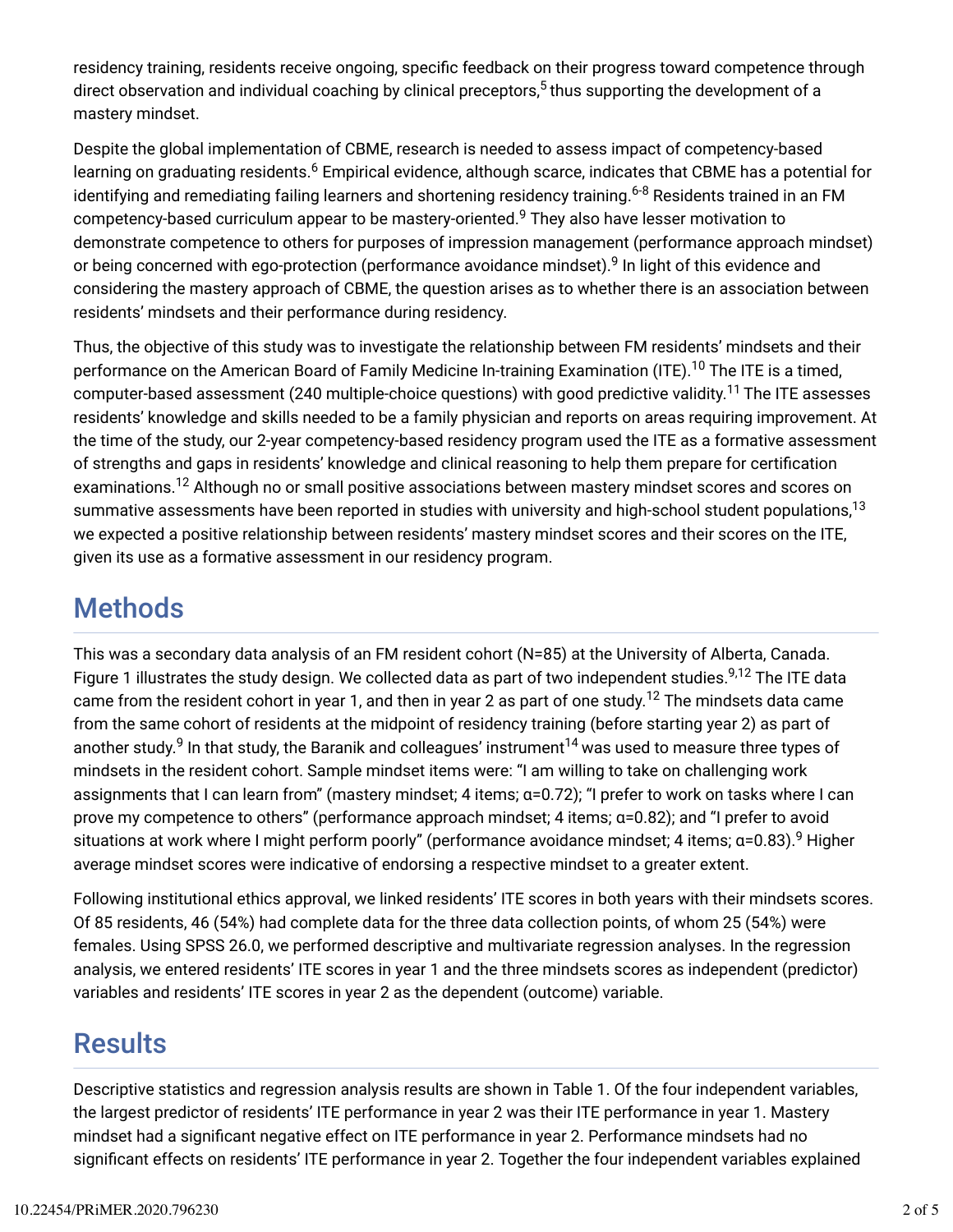66.1% of the total variance in residents' ITE scores in year 2.

### **Discussion**

The key study finding is that, although FM residents score high on a mastery-oriented psychological test, $^9$  the mastery mindset appears to be negatively associated with their ITE performance. This observed negative relationship may be disconcerting at first sight; however, it is not surprising. In our residency program, which transitioned to CBME in 2009,<sup>5</sup> clinical preceptors directly observe residents in their performance of specific competencies and provide actionable, improvement-oriented feedback to residents on a daily basis, thus supporting the development of the mastery mindset. However, the mastery mindset does not appear to transfer readily to residents' ITE performance. We speculate that, although our residents were encouraged to use their ITE results in preparing for certification examinations, $^{12}$  residents likely would require explicit training on how to interpret ITE results and use them to develop an educational plan for self-directed learning.

It is also plausible that, despite the ITE being used as a formative assessment in our program, residents may perceive it as another hoop to jump through, rather than supporting their competency acquisition needs and long-term professional growth. Interviews or focus groups with residents are warranted to test these speculations and gain a deeper understanding of residents' perceptions of the ITE and its practical implications for residency training to support residents' mastery learning.

Past research has also shown that mindsets are task and domain specific. $^1$  That is, one might possess a growth or mastery mindset in one domain or with respect to a particular task and a fixed or performance mindset in another domain or with respect to another task. The mindset questionnaire used in the study was general in nature in the context of workplace, whereas the ITE was task-oriented. As such, it is possible that residents may apply different mindsets to different tasks in different settings. Further qualitative studies testing this speculation are warranted.

With respect to study limitations, complete data had to be available for the three time points considered in the study (ie, ITE year 1 scores, mindsets data at the midpoint of residency, and ITE year 2 scores). Given that only 54% of residents in the resident cohort had complete data, it is unknown whether the observed relationships among the study variables hold for the entire resident cohort. Additionally, only one resident cohort was considered in this study due to the data availability. As such, we were unable to examine possible cohort effects. A longitudinal focused study is needed. A larger study of residents from different programs would also enable analysis by resident age, gender, and location of undergraduate medical education.

# Tables and Figures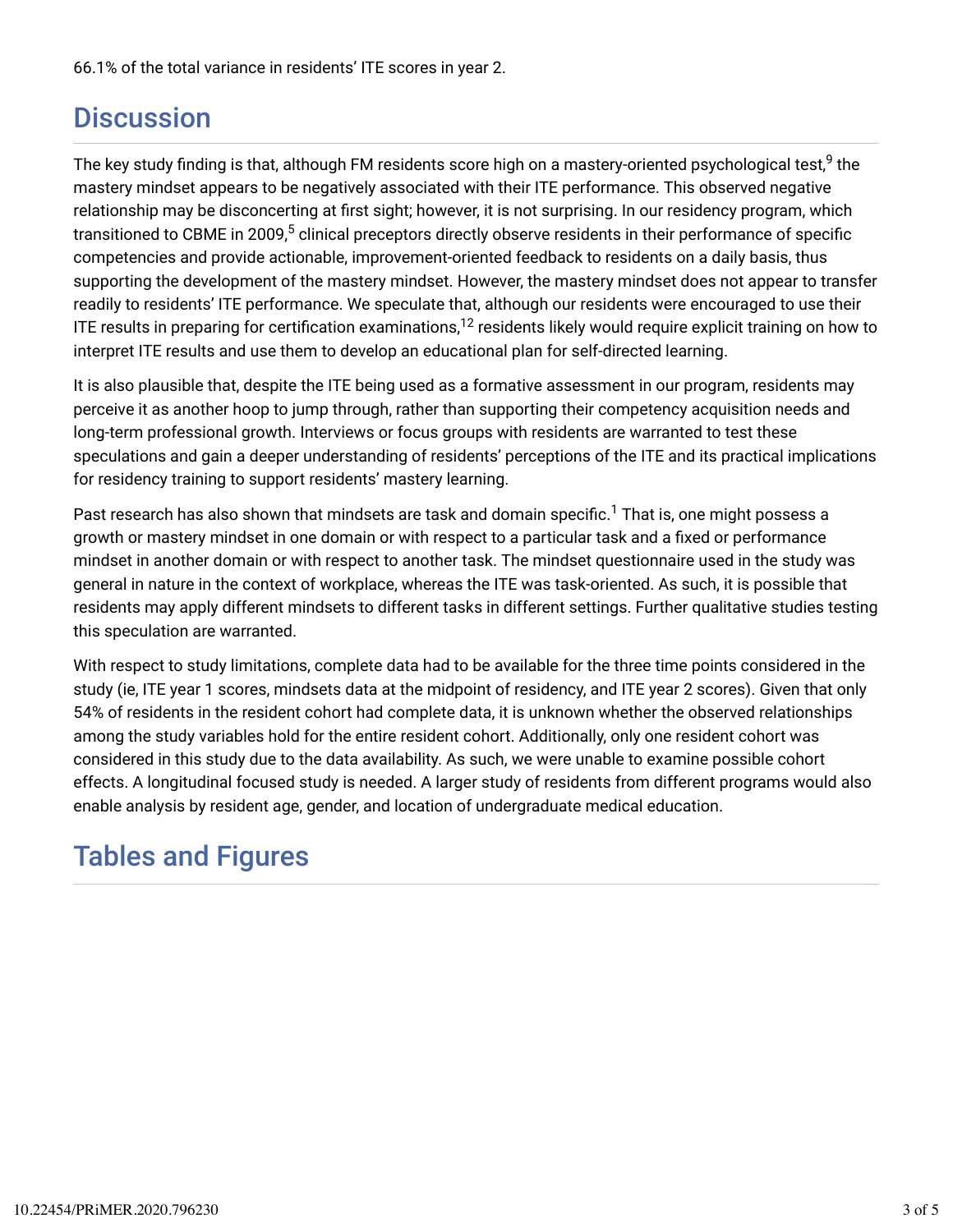#### Figure 1: Study Design: Data Collection Process and Data Linkage



#### Table 1: Means, Standard Deviations, Correlations, and Standardized Regression Coefficients for the Study Variables (n=46)

| <b>Variables</b> | <b>Mean</b> | <b>SD</b> | <b>Correlations</b> |                       |               |                     | <b>Standard Regression</b> |
|------------------|-------------|-----------|---------------------|-----------------------|---------------|---------------------|----------------------------|
|                  |             |           | PAp                 | <b>PA<sub>v</sub></b> | <b>ITE Y1</b> | <b>ITE Y2</b>       | Coefficients, $\beta$      |
| 1. Mastery       | 7.71        | 1.12      | .37'                | .30*                  | $-17$         | $-32^{*}$           | $-0.29$ <sup>**</sup>      |
| 2. PAp           | 5.88        | 1.78      |                     | .68"                  | $-.01$        | $-15$               | 0.23                       |
| 3. PAv           | 4.73        | 1.80      |                     |                       | .09           | .18                 | 0.06                       |
| 4. ITE Y1        | 376.87      | 66.97     |                     |                       |               | $.77$ <sup>**</sup> | $0.72$ **                  |
| 5. ITE Y2        | 399.13      | 79.72     |                     |                       |               |                     |                            |

\*  $P < 05$ <br>\*\* $P < 01$ .

Abbreviations: PAp, performance approach; PAv, performance avoidance; ITE, In-training Examination.

### Acknowledgments

**Financial support**: This work was supported by funding from the Department of Family Medicine Research Program at the University of Alberta, Canada, and the Social Sciences and Humanities Research Council (SSHRC) of Canada (grant #430-2016-00267).

**Presentation**: This study was presented in part at the 2019 North American Primary Care Research Group (NAPCRG), Toronto, Canada.

### Corresponding Author

Oksana Babenko, PhD

Department of Family Medicine, 6-10 University Terrace, University of Alberta, Edmonton, Alberta, Canada T6G 2T4. 1-780-248-1729. Fax: 1-780-492-2593.

oksana.babenko@ualberta.ca

### **Author Affiliations**

Janelle Sloychuk, MSc - Department of Family Medicine, University of Alberta, Edmonton, Alberta, Canada Olga Szafran, MHSA - Department of Family Medicine, University of Alberta, Edmonton, Alberta, Canada